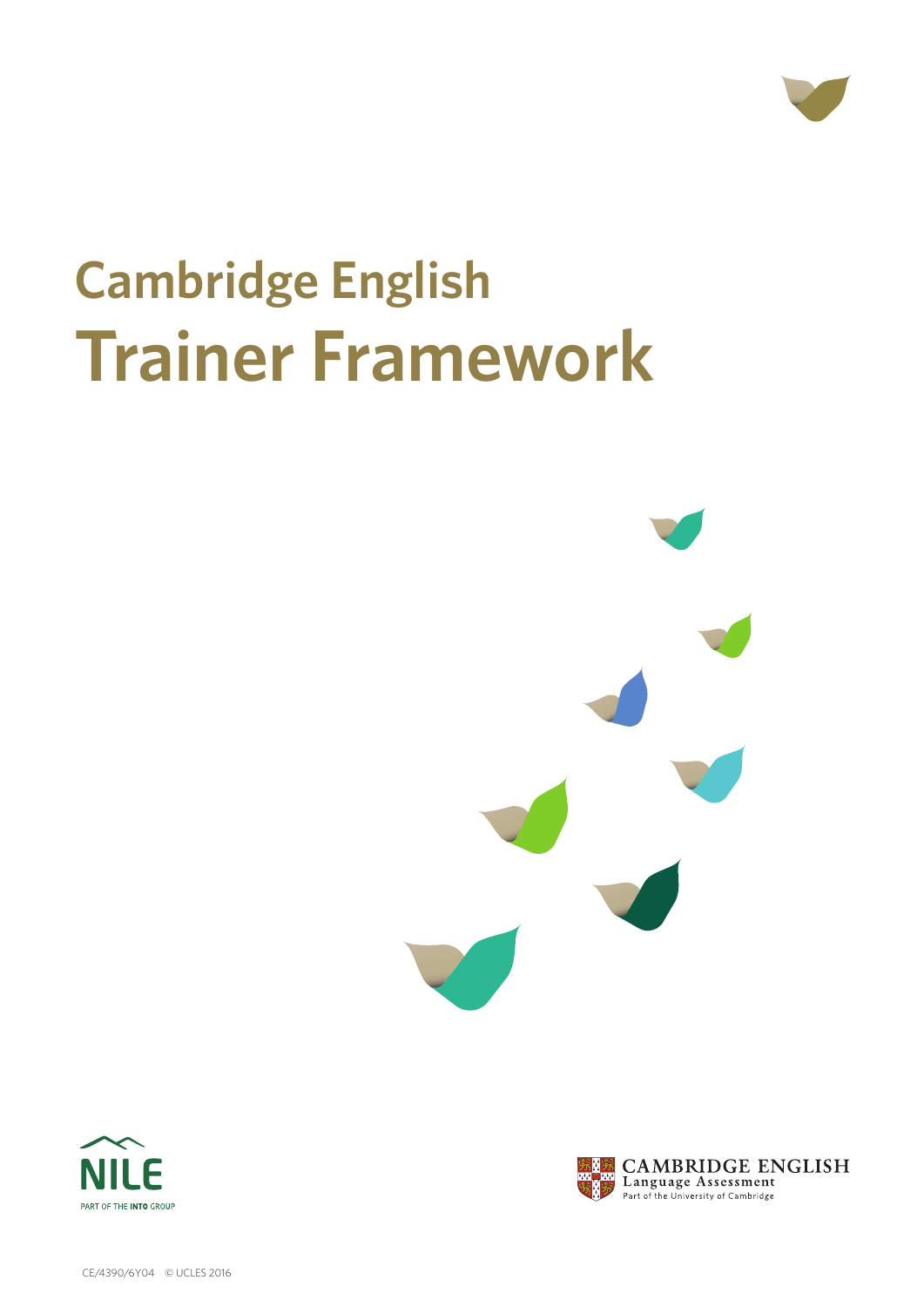# **Cambridge English Trainer Framework**

Developed in collaboration with NILE (Norwich Institute for Language Education)

# **Introduction**

The Cambridge English Trainer Framework, developed in collaboration with NILE (Norwich Institute for Language Education), has been created to support trainer training and trainer development. It has been designed to complement the Cambridge English Teaching Framework and assumes that potential trainers and trainers have the full range of teaching competencies of a Proficient teacher as a starting point. The Trainer Framework encapsulates the key knowledge and skills needed for effective training at a variety of stages and in different contexts. It aims to:

- $\blacksquare$  help trainers to identify where they are in their professional career
- help trainers and their employers to plan professional development pathways
- $\blacksquare$  stimulate research into and discussion of what constitutes trainer development.

The framework describes trainer competencies across three stages and five aspects of trainer knowledge and skill (categories), and, as with the Teaching Framework, is a profiling grid rather than a performance assessment tool (see North 2009). It is intended to show stages of a trainer's development at any one point in time, rather than provide a description of 'a good trainer'. This approach recognises that trainers' development over time is not predictable or defined by years of experience only, and that most trainers' development will be 'jagged' (Rossner 2013:5), in that, across the categories, trainers will be at different stages at any one time. As their professional needs change, the profile will help them to identify their development priorities.

# **The approach**

Unlike the Teaching Framework, the Trainer Framework is experience based rather than research based. This is largely because there is an absence of research into English language teacher training. There are also very few standards to work with. Cambridge English has extensive experience of developing and evaluating train the trainer programmes for trainers involved in delivering its teacher qualifications in a wide range of contexts.

NILE, having worked with many hundreds of trainers, as an employer and as an organisation that trains trainers on a regular basis, has a unique perspective on how trainers develop and what indicators signal different development stages. Relevant literature was taken into account including the writings of Rod Bolitho and Tony Wright (2007), Tessa Woodward (1991) and Michael Wallace (1991). However, the main approach informing the framework was a consideration of the skills demonstrated by individuals in different trainer roles across the globe. These are exemplified by the trainer profiles described below. This experiential model is, of course, open to future development based on emerging research evidence.

The framework has five main categories, with each of these categories broken down further, making a total of 42 framework components. The framework is also organised according to three stages of trainer competency: *From Teacher to Trainer; Autonomous Trainer; Lead Trainer*.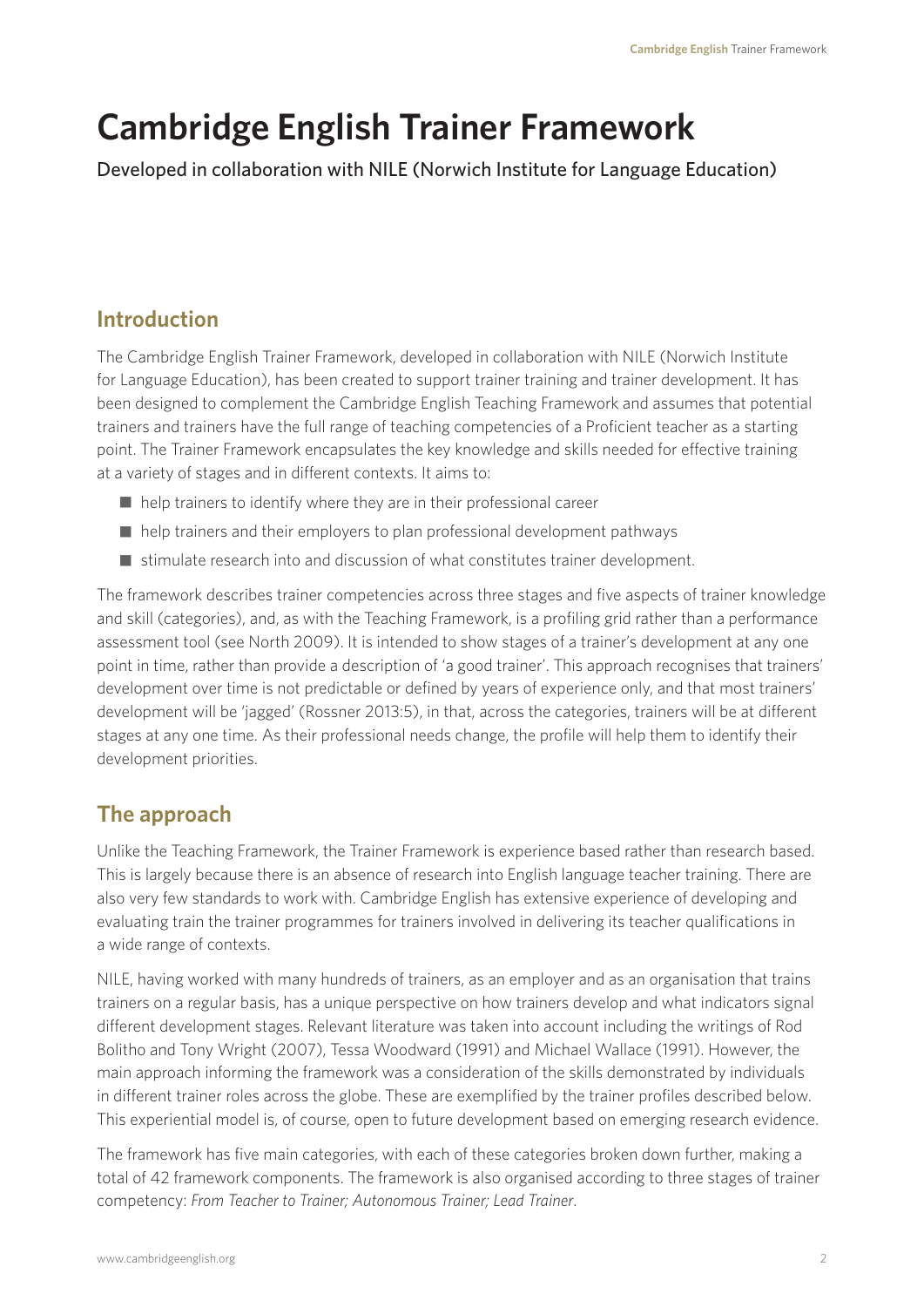# **The stages**

Deciding on the number and labels for the stages generated a great deal of discussion. For example, a trainer can have many years of experience but not have had the opportunity to develop their role. Similarly, a teacher who is assigned by a ministry of education to train teachers on an occasional basis, because they are a Proficient classroom teacher, may do this for a number of years in succession, and become Autonomous quite quickly with appropriate support and guidance. For this reason, although there is an acknowledgement that the development process takes time, no specific timeframes are given to each development stage. It cannot be assumed that seniority equates to trainer quality, which is one reason the word 'senior' trainer is not used. It is important that anyone interpreting this framework realises that it does not represent a linear progression; in trainer development, there is constant backtracking, expanding of experience, recalibrating of expectations and adjustment of practice based on multiple factors. The three stages are more snapshots along an idealised development journey.

The first stage uses the term *From Teacher to Trainer* to indicate the transition as a learning process acquiring basic skills. The second stage, *Autonomous Trainer*, does not equate with 'independent'. It signifies the development of a trainer to the point where they have become proficient in basic training skills and are taking steps to extend their practical skills, including adapting training materials to better suit trainee needs. The third stage, *Lead Trainer*, indicates the leadership role that Expert teachers involved in training often take on. In writing the descriptors, criteria were referenced against trainers in such roles that NILE consultants and trainers had met in different contexts around the world.

## **Progression**

In terms of progression through the framework, it would not be expected that all trainers will eventually be able to meet all the criteria in the Lead Trainer stage. However, neither would it be expected that a trainer with From Teacher to Trainer competencies be given Autonomous Trainer or Lead Trainer responsibilities. It is imperative to match people with appropriate competencies to appropriate roles within institutional or education system development projects. Each category has a range of descriptors at each stage, and each of the stages assumes competency built at previous stages and often adds extra qualities.

# **Trainer roles**

The trainer roles represented in the categories are practical training skills rather than administrative tasks often assigned to trainers. There is no mention in the framework of report writing, record keeping, recruitment, or personnel management as these tend to be job specific and vary considerably across situations. In some situations they may even be totally devolved to inspectorates.

In some situations, trainers may not be called trainers, but there may be a training element to their job role. In others there will be an expected set of tasks that trainers may have to perform, such as demonstration lessons, or assisted lesson planning. Details on these particular activities are not included in the Training Framework but may be added to a localised version. This makes the framework highly adaptable to different contexts and any organisation with trainers can add to the framework any additional skill sets required.

It is important that the framework be relevant across a broad range of training contexts and to full-time, part-time and occasional trainers, as well as roles that incorporate training as a component. The core skill set identified here defines areas of key importance to all trainers. The framework takes two forms: firstly a summary table, followed by detailed descriptors for each category. The order of the categories follows a logical progression: from context, through knowledge to skills (interaction with context),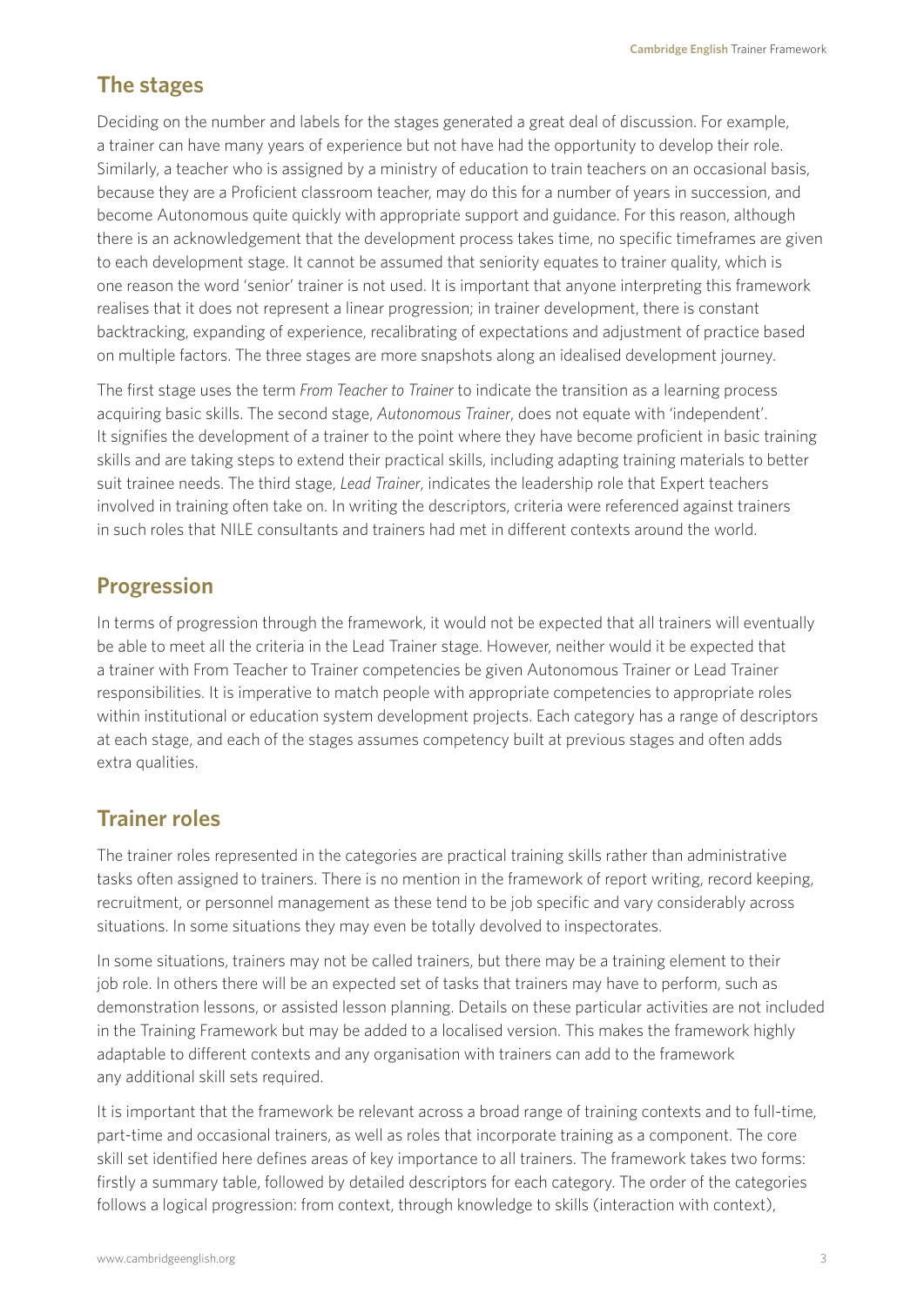and ending in professional development and personal values. This 'outer' to 'inner' journey reflects the process by which our contexts build and affects our values systems through interaction with others and repeated practice.

One important omission is the mention of IT skills. The Trainer Framework has been constructed to apply equally to online and face-to-face trainers. We see no difference in the core training competencies required with the difference being merely in the level of access to technology, the mode of delivery and the technical prowess of the online trainer. These would be better described as a set of context-specific technical skills depending on the nature of the online training.

#### Core and non-core teaching principles and practice

Core and non-core teaching principles and practice will also vary in specifics depending on the situation. In some situations Content and Language Integrated Learning (CLIL) has become a core practice. In others it has not even registered as a possible approach. In many situations, Communicative Language Teaching (CLT) and Task-Based Learning (TBL) are new ideas while in others, they are embedded practice. Many teachers need to deal on a daily basis with Special Educational Needs (SEN) or English for Specific Purposes (ESP). What is core and non-core should be defined based on local practice. The framework acknowledges that a trainer should be aware of other methodologies available to language teachers-in-training and that recommended principles and practice constantly change. As relevant new trends emerge, trainers need to be aware of them, and preferably master them, to be able to train others in how to put them into practice, if appropriate.

## **The categories**

#### Understanding of individuals and situations

The two sub-categories here, *Analysing teacher needs* and *Dealing with individual differences* emphasise the importance of the context within which the teacher is situated. Training situations can be as diverse within a country, region or local education authority as they can across international borders. It is this local variation and ability to discover what needs and desires there are within the training situation that is important here.

#### Knowledge of teaching, training and teacher development

The three defined areas of knowledge: *Teaching, Training* and *Teacher development* overlap considerably but do constitute discrete core areas of expertise. This category intentionally acknowledges that knowledge is important in building skill. A high level of knowledge in these areas does not make a Lead Trainer, but Lead Trainer status should not be considered without it.

#### Planning, conducting and evaluating training activities

This is the largest of the categories because it describes what we should see in training activities conducted at each of these stages. We use the term *activities* to indicate that this is not restricted to workshops, sessions and courses but could include, where appropriate, the whole range of development activities available to trainers including, but not limited to demonstrations, conferences, assisted planning, sharing sessions and teacher development workshops. The *Planning* for a training activity should be visible to trainees and evaluators in clearly articulated aims, activity structure and development path. In *Conducting* training activities there are a number of indicators of good practice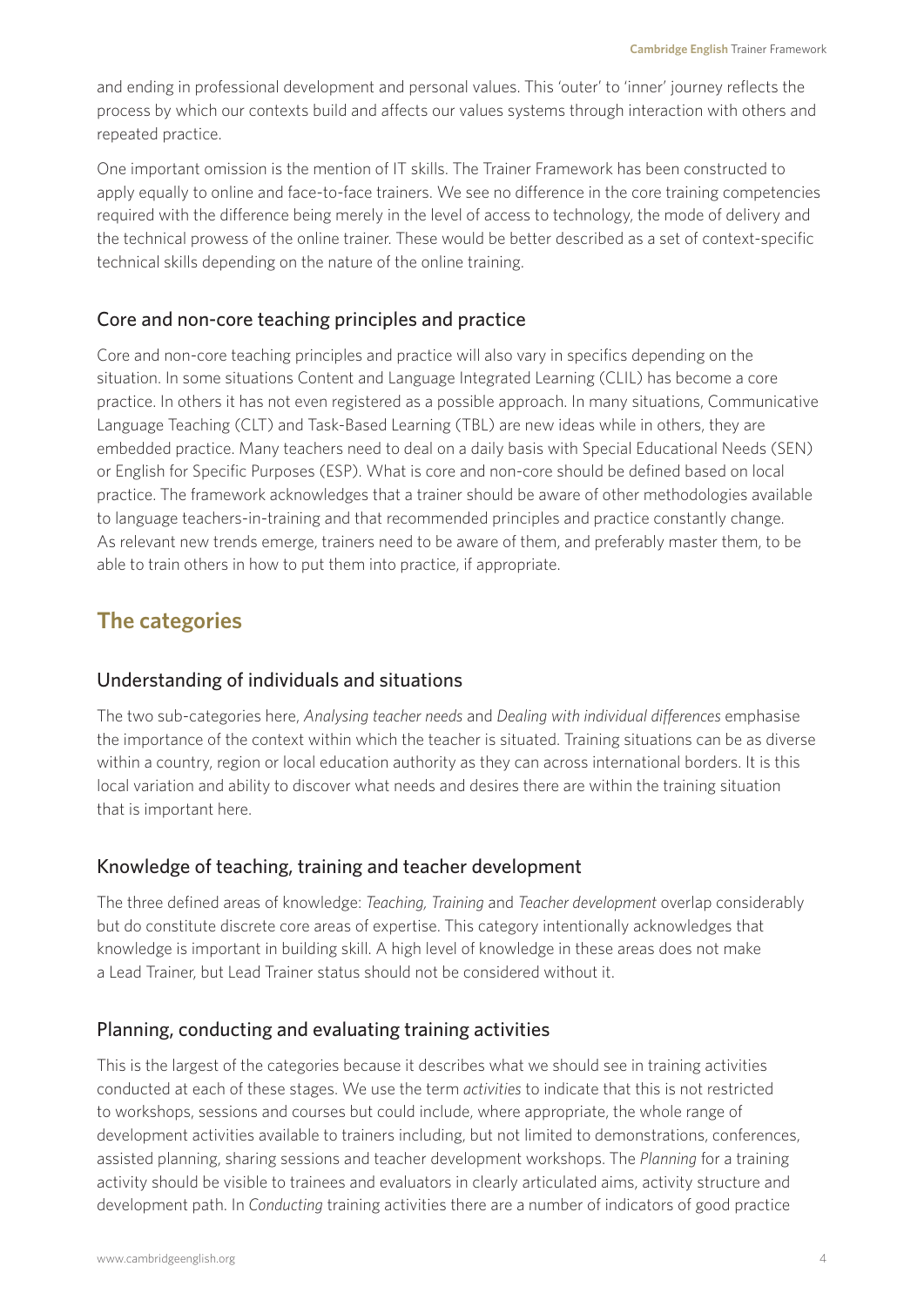described here at different stages. Specific strategies for enabling them are described elsewhere. Finally, *Evaluating* training, whether self- or other-initiated, is an important step in measuring whether the training is having or has had any impact on the trainees (Kirkpatrick 1998).

#### Supporting, observing, feeding back on and assessing teaching

*Supporting teachers* is an ongoing process that relies on discussion, planned or impromptu, about how to plan, conduct and evaluate training activities. *Observing* may be a part of this process but *Supporting* is more clearly defined as counselling and encouraging. *Observing* should be an integral part of any trainer's role. How to appropriately set up, conduct and follow up on observations is a skill that even the most experienced trainers can find difficult. The most difficult part can be conducting *Feedback* sessions where teachers might become defensive or even antagonistic. Defusing over-heated situations is a high-level skill that is acquired often through long, hard journeys. In some contexts formal teacher assessment is part of the trainer's role. This descriptor looks at the ability to do this consistently, accurately and with tact.

#### Professional development and values

As stated earlier, even highly experienced trainers can continue to develop professionally. There are always new innovations in the field, new specialisms to explore and new contexts to meet. The *Professional development* category exemplifies a journey many might see as typical, given a local professional teaching organisation and a supportive administration.

Trainers' experience informs their *Values*. The framework does not set out what those values should and should not be, but suggests different stages in the ways in which those values are formed. It also acknowledges the difficulty in bringing values and practices into alignment. There may be mismatch between a trainer's intentions and their practice. Ensuring that through self-reflection and assessment, peer, trainee and external feedback trainers are constantly monitoring whether their practices actually do express their values is essential to becoming a fully self-aware trainer.

#### **How to use this framework**

The Cambridge English Trainer Framework is recommended for use by individuals and institutions as a self-assessment tool. Reading across each category, trainers should decide where they are on the framework according to the descriptor that best matches their current practice. A higher rating indicates a professional strength, a lower rating indicates a development priority. Looking at the next higher descriptor will give the trainer an indication of how they could strengthen that area, and future documents will give more concrete advice on how to go about doing this.